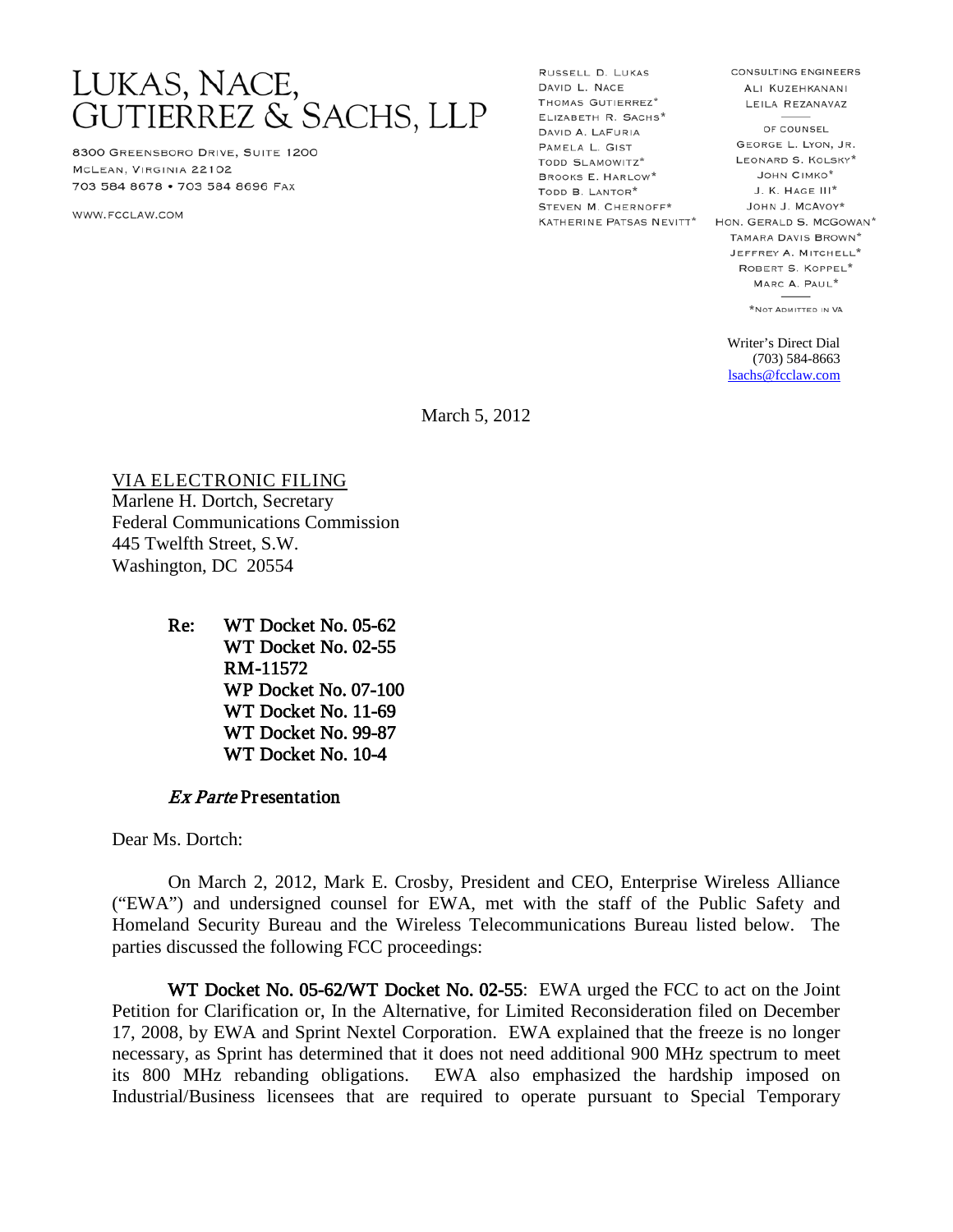Marlene H. Dortch March 5, 2012 Page 2

Authorizations that must be renewed every six months and that do not provide the certainty most organizations require before investing in costly equipment.

RM-11572: EWA requested the FCC to adopt a Notice of Proposed Rulemaking in response to EWA's Petition for Rulemaking proposing rule modifications that would permit the licensing of interstitial, full-power, 12.5 kHz channels in the 800 MHz band. EWA noted that the record in response to the FCC's request for comment on the Petition confirmed broad land mobile support for the proposed rule change, which would provide additional opportunities for deployment of digital systems in this band.

WP Docket No. 07-100: EWA noted that an increasing number of systems operating on Part 90 spectrum are converting from analog to digital technology and that the current rules do not provide for station identification using digital emissions. EWA urged the FCC to address this issue promptly, consistent with the record in this proceeding, including the Request for Temporary Waiver of Section 90.425 filed by Kenwood USA Corporation.

WT Docket No. 11-69: EWA asked the FCC to act on EWA's pending Request that the FCC clarify both that applications to convert to TETRA technology are subject to all applicable Part 90 frequency coordination requirements and that TETRA systems can be deployed only on exclusive channels.

WT Docket No. 99-87: EWA requested clarification about the treatment of licenses that have not satisfied their narrowband requirements as of January 1, 2013, including how they are to be considered for purposes of coordinating applications for properly licensed systems.

WT Docket No. 10-4: EWA discussed the use of signal boosters under FCC Rule Section 90.219.

 PSCC Letter Regarding Coordination of Public Safety VHF TDMA Applications: EWA discussed the recent Public Safety Communications Council ("PSCC") letter advising the FCC that, beginning February 6, 2012, and for a period of no more than 90 calendar days, the frequency advisory committees that comprise the PSCC would limit recommendations for fixed stations seeking VHF channels for use in a TDMA system to no more than 10 ERP. EWA advised that it already had been contacted by public safety applicants about the possibility of securing coordination at higher power levels on Industrial/Business channels.

 H.R. 3630: EWA expressed concern about the potential impact of Section 6103 on industrial, business, and commercial licensees operating on T-band spectrum identified in Section 90.303 of the FCC Rules, even though the legislation calls for auctioning only spectrum "currently used by public safety eligibles" and does not allow auction funds to be used for the relocation of non-public safety systems. EWA emphasized the substantial use of this spectrum by other than public safety licensees and the absence of comparable Part 90 spectrum to which these systems could be relocated.